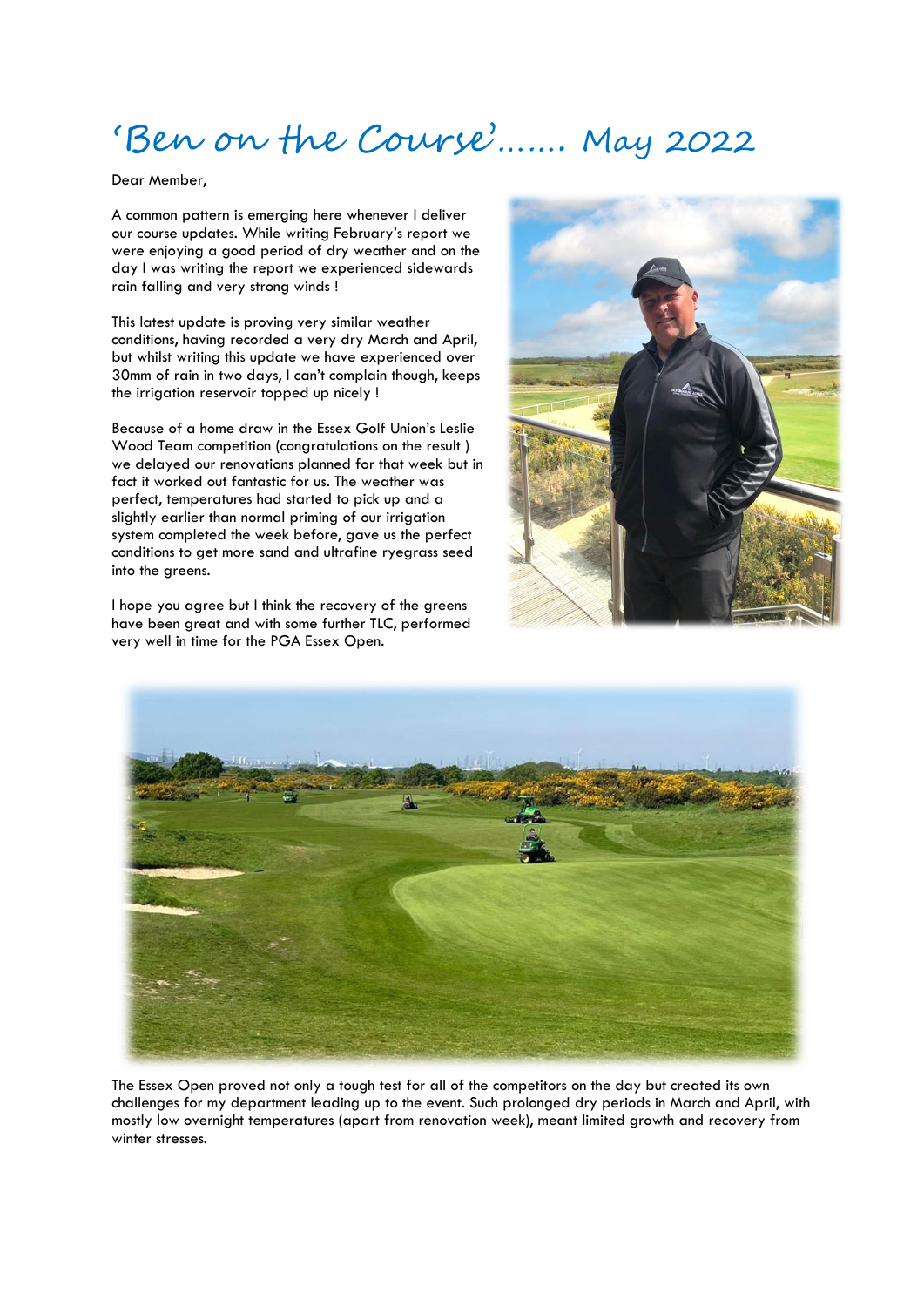So, choosing the right agronomic products to stimulate growth, monitoring water applications and timing to change of heights of cut were all key factors in achieving great playing surfaces so early in the season. Some short-mown areas had to be turfed, to enable us to cut and get them back into play quicker than seeding them and we will continue to review this through the season, highlighting any other areas of concern or visual look to further improve.

I hope you will agree that my team have done a good job improving the course over the past few months, especially as over half of the team only joined us late last year and March this year, so they are still getting use to the 380 acres of land.

Our newest members of the team include Marcus, Brandon, and Richard. They all have backgrounds in greenkeeping and are enjoying their first few months with us. Another new member of the team is Sam. He is helping to look after the garden and landscape area around the clubhouse. He is very new to the world of golf and greenkeeping but through the Government Kick start scheme, we have given him the opportunity to get into work and teach him new skills, potentially helping him find a new career at a later stage.



In early March we took delivery of a new sprayer, which has certainly improved the efficiency of applications of fungicides and pesticides that all need to be done at the beginning of the season.

Our new unit is a great piece of equipment and offers us consistency in spraying rates and overall cover and is a very 'state of the art' machine when it comes to spraying! Unfortunately, our other machinery which was programmed for delivery in early April has been delayed, due to shortages of components in the Europe and America. Later dates have been agreed.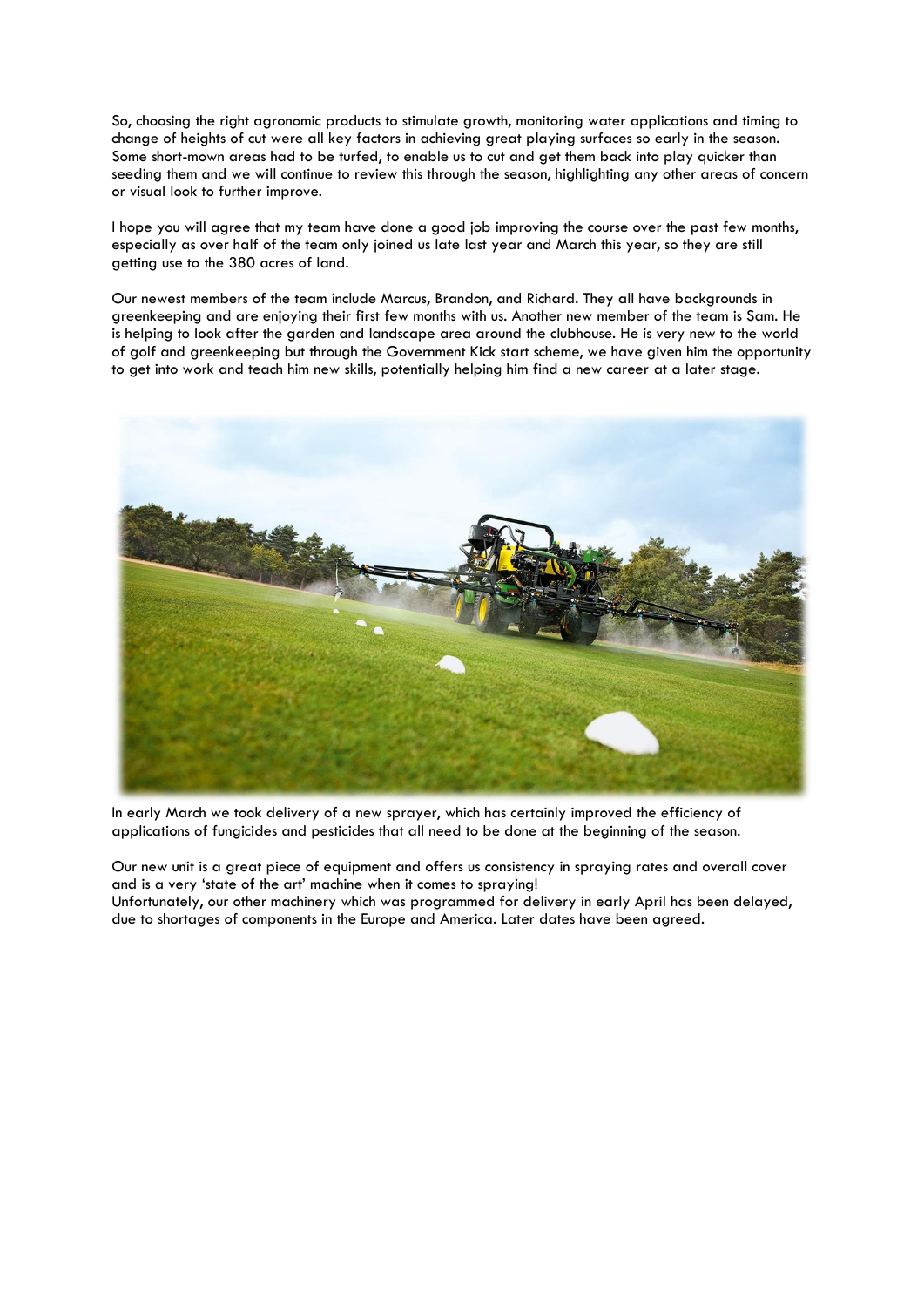

However, an exciting and what will be a very beneficial piece of equipment for our department will be taking delivery of two BERNARD grinding machines. These are the 'Rolls Royce' of cutting blade grinders and have many benefits going forward.

To sustain a healthy plant and keep presentation at its best, after every use of a mower the cutting blades need to be checked and reset.

After prolonged use or in the event a mower blade catches a stone or similar the cut quality can be affected, so a regrind of the bed-knife blade and cylinder would be required.

At present we have to send the entire units for grinding and setting up to an off-course facility which is not only expensive but is time consuming and inconvenient.

Our current and past years programme has been to only grind once possibly twice a year. The arrival of these specialised machines will give us the opportunity to increase the frequency of the grinding process making sure our blades are razor

sharp and in tip top condition.

This regular process will also reduce wear on the cylinder bearings and motors, be more fuel efficient and again as I have said provide a much better and consistent quality of cut. We are looking to even better presentation and from an agronomical standpoint a healthier plant.

On the course I hope you have noticed there have been a few mowing line changes this year with the new run offs areas around greens with tighter turf conditions creating that more 'linksy' feel. This together with the stripe-less mowing patterns, that are more normally found on a links course.

We have now put out new cups and pins that I believe are easier to see from a distance and again fit in with the traditional 'links' look.

More new bins have certainly helped reduce litter on the course, so please continue to use them. I also hope that you like the newly constructed warm up practice nets so you can hit a few balls before you go out to play. So far they have been very popular.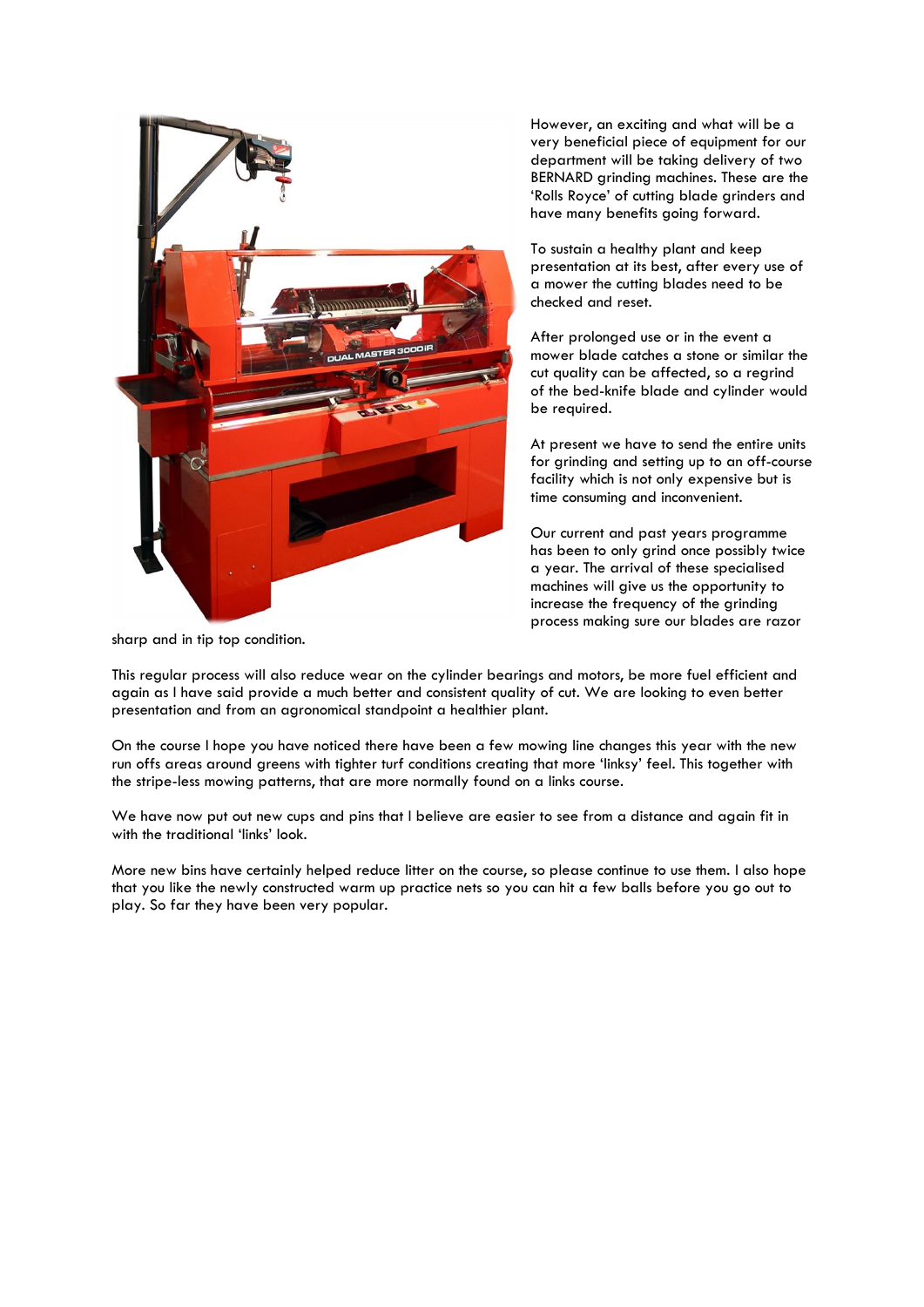

So, what are you to expect in the coming months? Firstly, and lets be hopeful here, some lovely warm sunny weather! We have had some nice weather recently and has been good to see some familiar and new faces out enjoying the course.

The grass sward density and population on all areas is something I am striving to further improve, with one area being the East course greens. This past week we have been overseeding them with 'Browntop Bent' grass seed. This mix has a rapid establishment and works well with our dwarf rye surfaces. Bent grass colonise in weaker areas and have a great summer cover when established.

The North 9 greens have been overseeded with Browntop Bent grass over the past two years and this has improved the overall sward density, which coming out of winter period was noticeable over the East 9 greens. We intend to continue with this overseeding program so that both sets of greens have similar cover, colour, and density.

After this overseeding has been done, the overall blend of our 18 greens will comprise of Fescue, Ultrafine Ryegrass, Browntop Bent and Poa Annua. A good mix in my opinion that addresses the ever-changing climate conditions, the increase in number of rounds being played and, very importantly the reduction in the amount of chemicals available to control turf grass diseases.